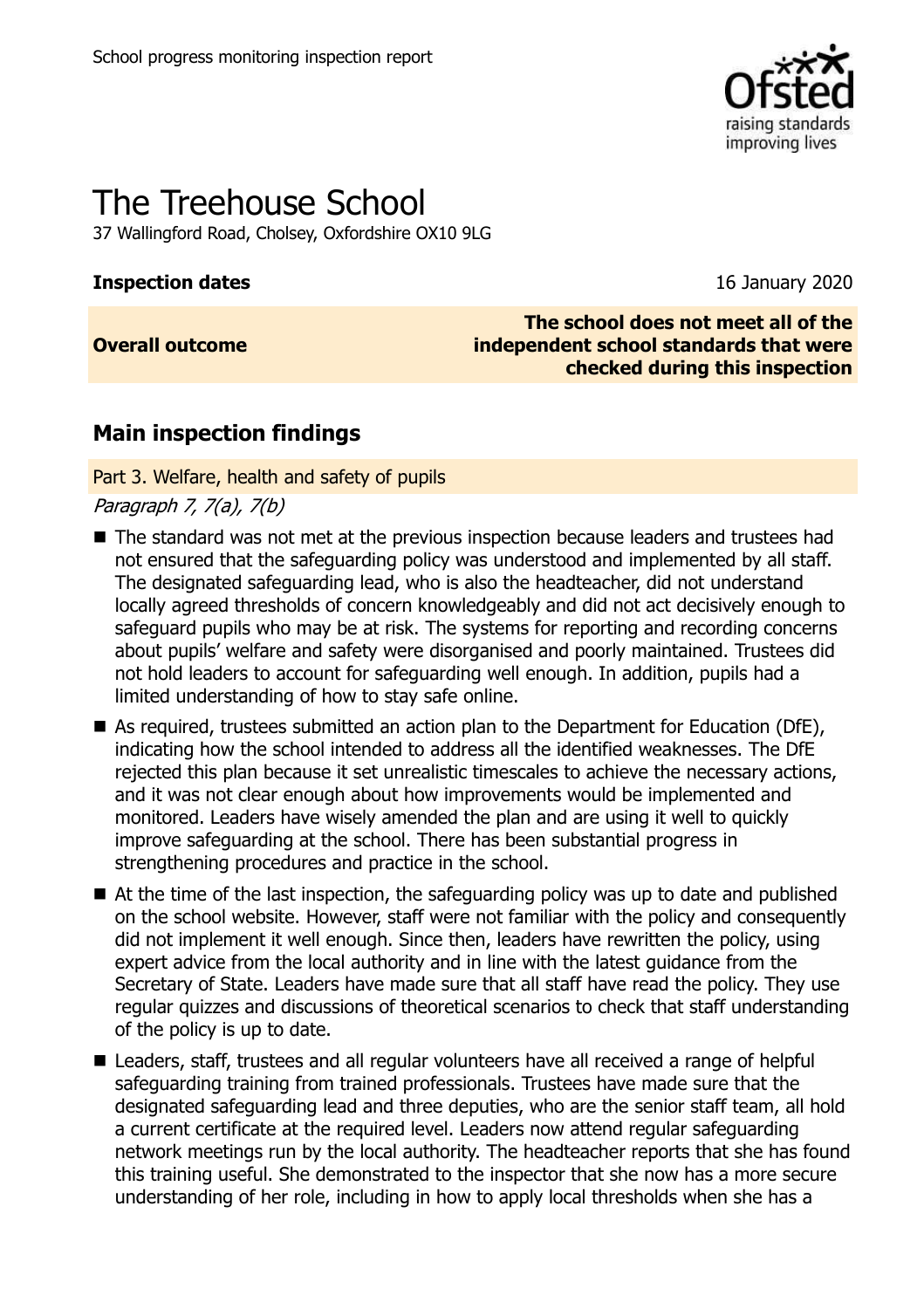

concern about a child. She is clear on the importance of supporting parents who may need extra support, so that children stay safe, including through offering early help.

- Record-keeping systems relating to safeguarding are now much more organised and fit for purpose. Leaders keep information securely. Records show that staff and volunteers report concerns appropriately and that leaders use clear chronologies to help them spot any patterns. This includes considering information about pupils' behaviour. During the inspection, leaders reflected that there may be further information about pupils' wellbeing that they hold which could contribute to their understanding of pupils' safety, such as medical information or accident records.
- Information on the school's website shows that leaders have taken advice from the last inspection to ensure that parents, many of whom are also regular volunteers, are better informed about safeguarding procedures. Trustees have made sure that this is the case. The website is now much clearer about what a parent or visitor should do if they have a concern about a child or a member of staff.
- At the last inspection, accident records were not kept well enough. Consequently, leaders have made sure all staff understand the importance of recording accidents. Records are now routinely kept and show that staff follow the appropriate procedures should an accident happen.
- At the last inspection, trustee's monitoring of safeguarding was not effective. Trustees have made sure that they have a far greater understanding of their safeguarding responsibilities. They ensure that safeguarding is discussed at staff meetings, leadership meetings and trustee meetings. They monitor that records are kept securely, and they ask detailed questions of leaders to check that they are following processes and procedures securely, including when considering making referrals to outside agencies.
- Leaders have made a start at improving the content of the safeguarding curriculum. Pupils have received some teaching about how to stay safe online, producing a rap to show that they understand the importance of not sharing information about themselves. Parents have all been offered advice on how to support their children in staying safe when using the internet. However, leaders recognise that there is much more to do to ensure that pupils have an age-appropriate understanding of safety in all its forms, whether in the community, or when using social media, playing computer games and using the internet. Wisely, leaders have recently taken advice from local authority safeguarding officers and are now considering how best to use some new resources to support the safeguarding curriculum.
- Despite substantial improvements to safeguarding procedure and practice, this aspect of the independent school standards is not met, because the curriculum does not support pupils well enough to know how to keep themselves safe.

#### Paragraph 15

- At the previous inspection, this standard was not met because statutory requirements for recording pupils' absence were not followed with sufficient rigour.
- The headteacher has undertaken refresher training in attendance requirements. The attendance policy has been updated to include clear information on which codes to use to record absence accurately. The headteacher understands the importance of following up all absences, including checking for patterns of concern.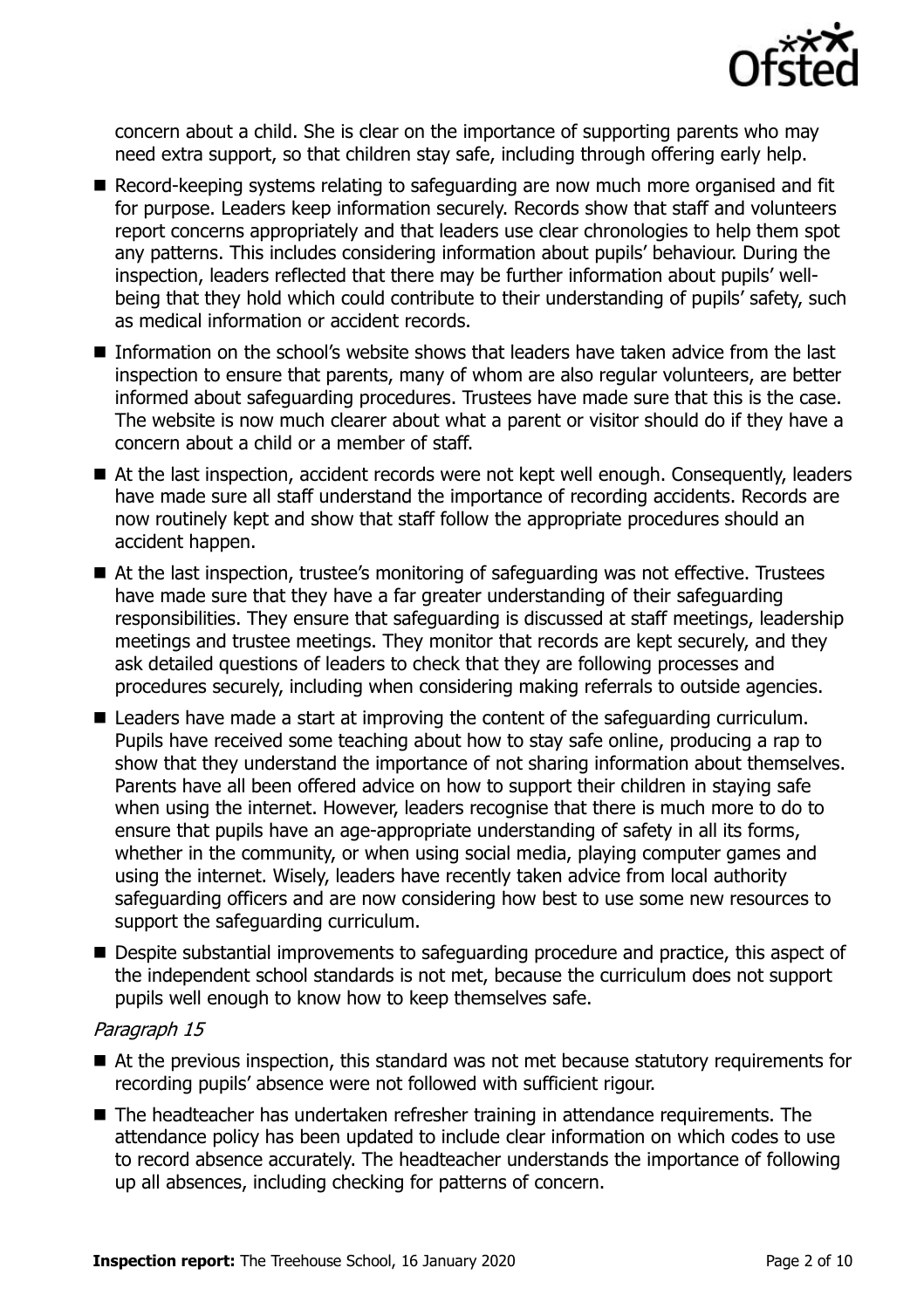

 $\blacksquare$  The standard in this paragraph is now met.

#### Paragraph 16, 16(a), 16(b)

- This standard was not met because risk assessment procedures were not secure enough.
- Leaders have taken on board expert advice in how to consider risk. They have amended their risk assessment policy and procedures to reflect this advice. Leaders now understand how risk assessments should be used to reduce risks when visiting other sites. For example, when going on trips, they make sure that they consider the risk assessment of the other provider to assure themselves of any adaptations that need to be made to keep pupils safe. They discuss the possible risks associated with a trip with all adults and pupils in advance of attending the trip. This keeps everyone alert and contributes to their safety.
- Leaders and trustees consider the risks associated with the site as part of their regular monitoring of the school. They act to reduce such risks, for example ensuring play equipment is fit for purpose and used safely.
- Although the risk assessment policy does consider risks associated with the school site and with trips and visits, it does not include consideration of the need to reduce a wider range of potential risks to pupils' safety. For example, leaders do not consider securely enough the possible risks that pupils' medical conditions or their behaviour needs could pose to their safety.
- Despite the improvements made, this standard is not met.

#### Part 8. Quality of leadership in and management of schools

#### Paragraph 34(1), 34(1)(a), 34(1)(b), 34(1)(c)

- This standard was not met because there were a number of unmet standards at the previous inspection. Safeguarding procedures and practice were not understood or followed well enough. Trustees did not monitor leaders' work to keep pupils safe securely enough.
- Trustees have worked hard to address the areas Ofsted identified. They have wisely sought expert advice to assure themselves that new policies and procedures are appropriate. They monitor the effectiveness of the schools' safeguarding procedures and practice and check that they are followed well. Trustees have made sure that staff, parents and volunteers are better trained in safeguarding and, consequently, have an improved understanding of safeguarding. However, they have not yet ensured that the safeguarding curriculum meets pupils' needs well enough.
- Trustees have improved their monitoring of leaders' work. They now monitor all aspects of the school more thoroughly, including through checking the accuracy of attendance information and that risk assessments are written for each trip and visit. Consequently, much progress has been made towards meeting the remaining unmet independent school standards. During the monitoring visit, they showed that they were determined to make the further refinements to safeguarding and risk assessment policy and practice to ensure that the all standards are met, securely and consistently, as soon as possible.
- Despite improvements, leaders have not ensured that all of the independent school standards are met.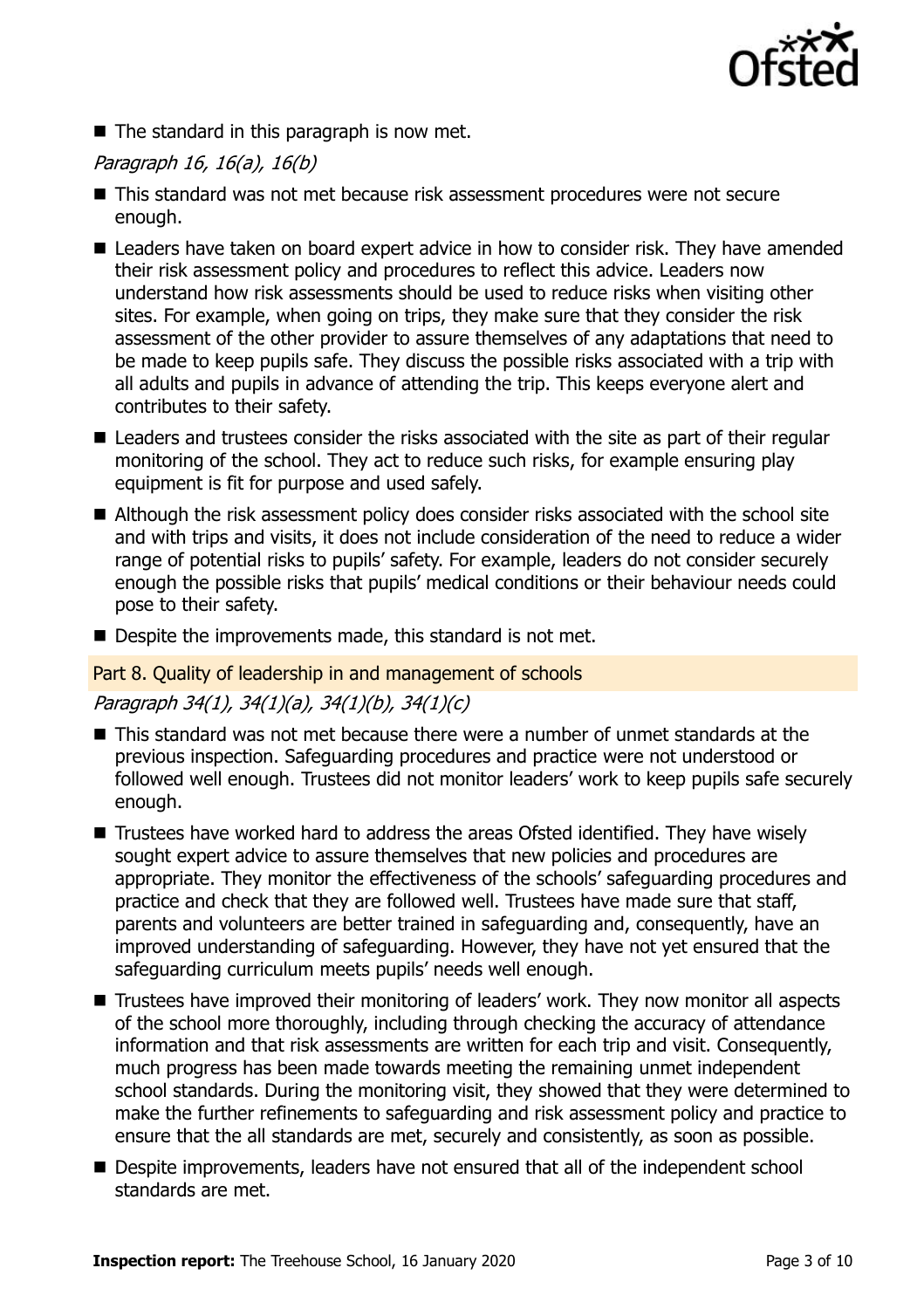

■ This part of the standards remains unmet.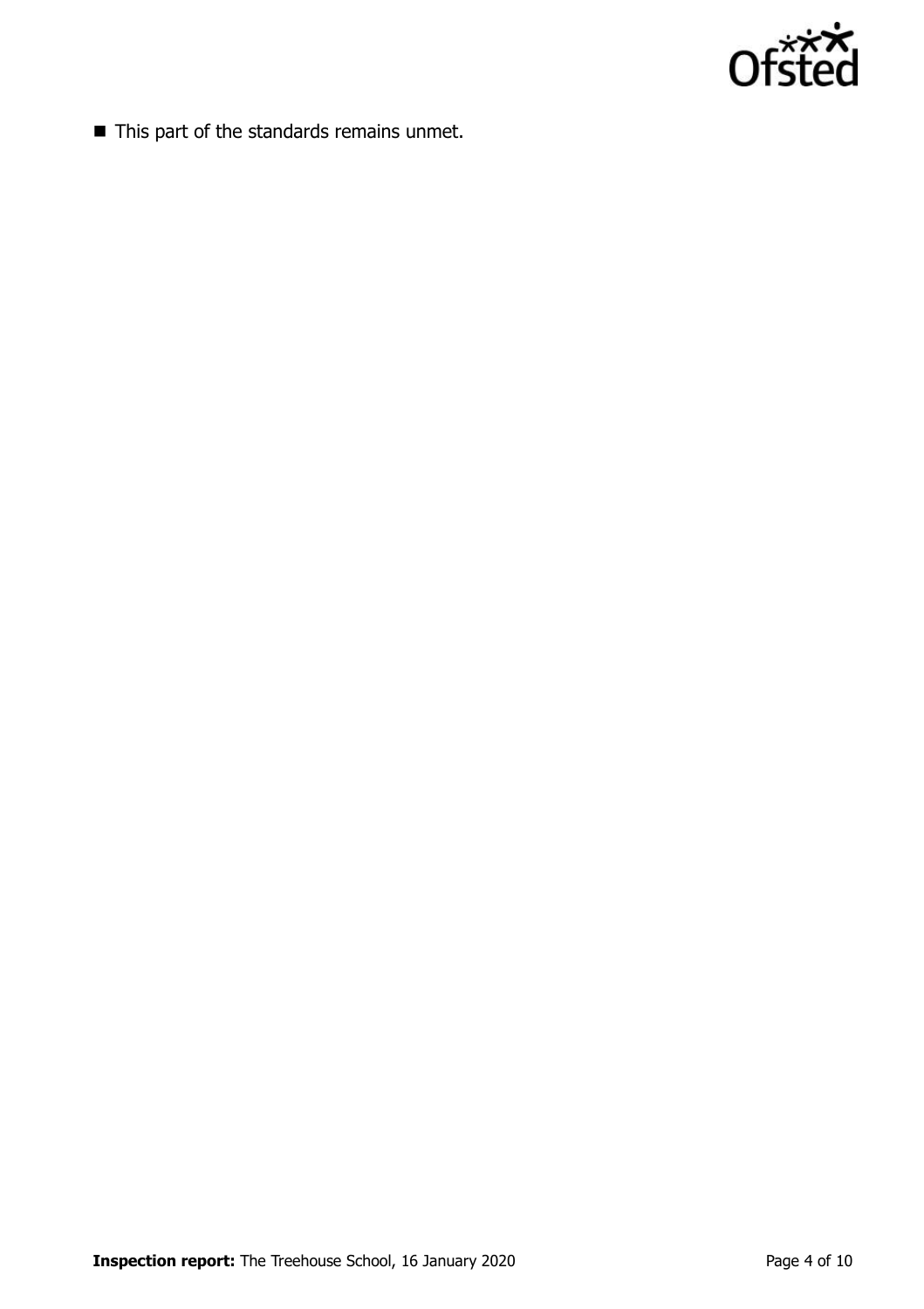

## **Compliance with regulatory requirements**

The school does not meet the requirements of the schedule to The Education (Independent School Standards) Regulations 2014 ('the independent school standards') and associated requirements that were checked during this inspection, as set out in the annex of this report. This included the standards and requirements that the school was judged to not comply with at the previous inspection. Not all of the standards and associated requirements were checked during this inspection.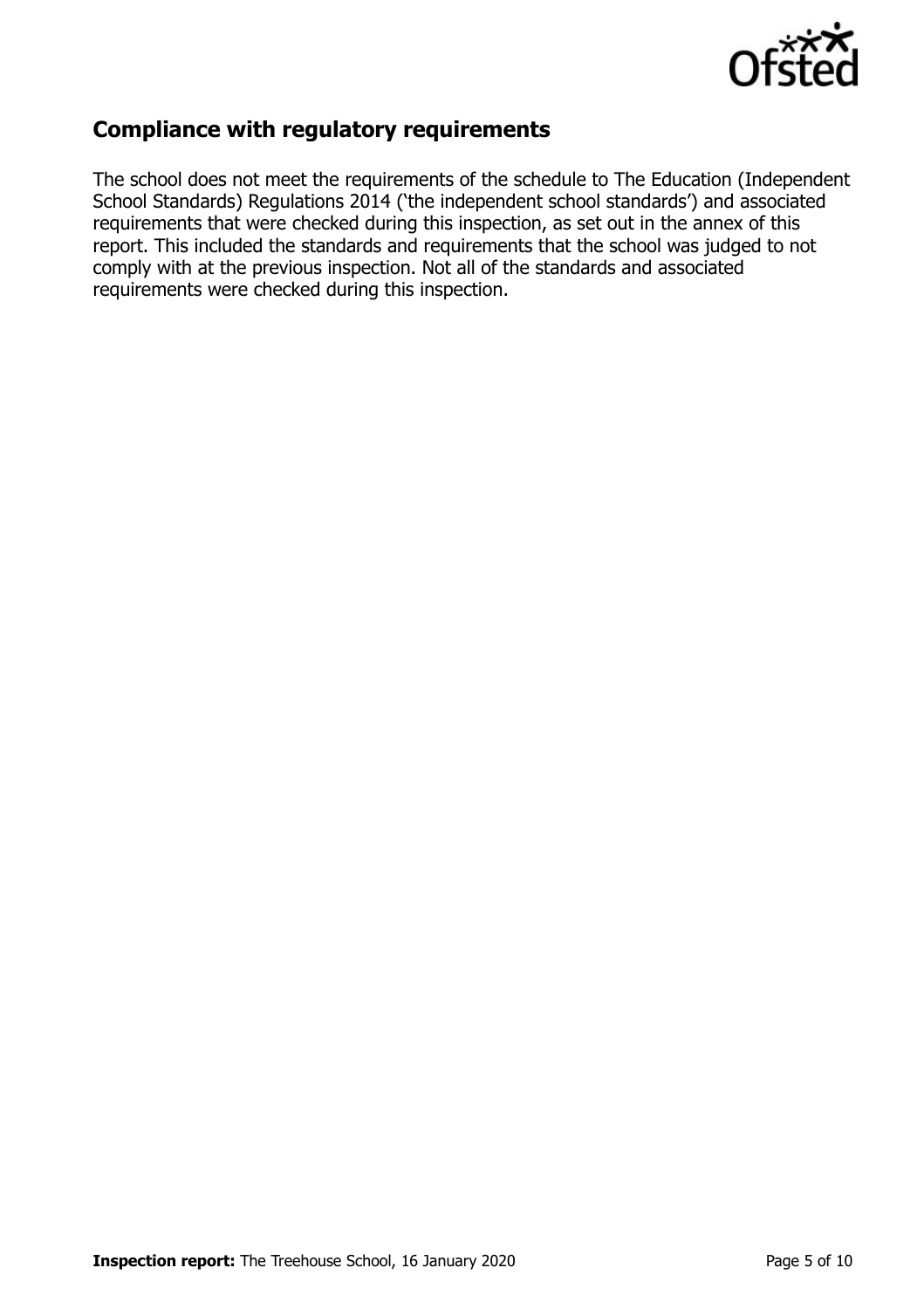

## **School details**

| Unique reference number | 138873   |
|-------------------------|----------|
| DfE registration number | 931/6011 |
| Inspection number       | 10125058 |

This inspection was carried out under section 109(1) and (2) of the Education and Skills Act 2008, the purpose of which is to advise the Secretary of State for Education about the school's suitability for continued registration as an independent school.

| Type of school                       | Other independent school            |
|--------------------------------------|-------------------------------------|
| <b>School status</b>                 | Independent school                  |
| Age range of pupils                  | 5 to 11                             |
| <b>Gender of pupils</b>              | Mixed                               |
| Number of pupils on the school roll  | 15                                  |
| Number of part-time pupils           | $\boldsymbol{0}$                    |
| Proprietor                           | The Treehouse Trust c/o Slade Legal |
| Chair                                | <b>Tim Hurst</b>                    |
| <b>Headteacher</b>                   | Ms Lee Ryman                        |
| Annual fees (day pupils)             | £0                                  |
| Telephone number                     | 01491 652 000                       |
| <b>Website</b>                       | www.thetreehouseschool.org.uk       |
| <b>Email address</b>                 | office@thetreehouseschool.org.uk    |
| Date of previous standard inspection | 14-16 May 2019                      |

### **Information about this school**

- The Treehouse Schools is a non-fee-paying primary school. It was established by the headteacher and the teacher and is managed by a group of trustees from The Treehouse Trust. There is no governing body. The school's motto is 'nature, nurture, nourishment'.
- The school is registered as an independent co-educational day school for boys and girls. It is registered to accept 15 pupils aged five to 11 years.
- There are no pupils with special educational needs and/or disabilities (SEND).
- There are no disadvantaged pupils.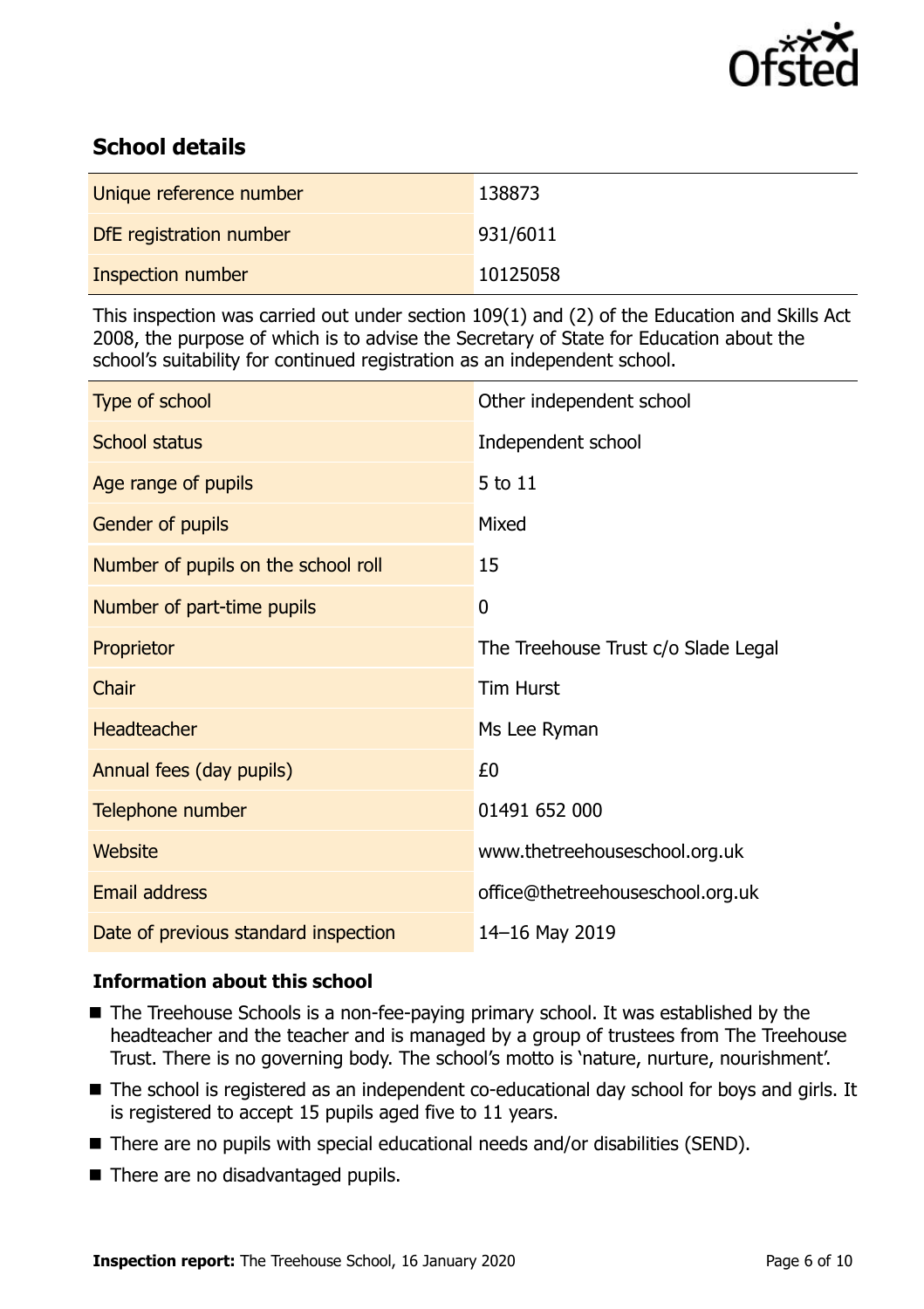

- The school does not provide or use any alternative provision.
- The school opened in 2012. At its inspection in May 2017, it was judged to require improvement. The inspection in May 2019 judged its overall effectiveness to be inadequate.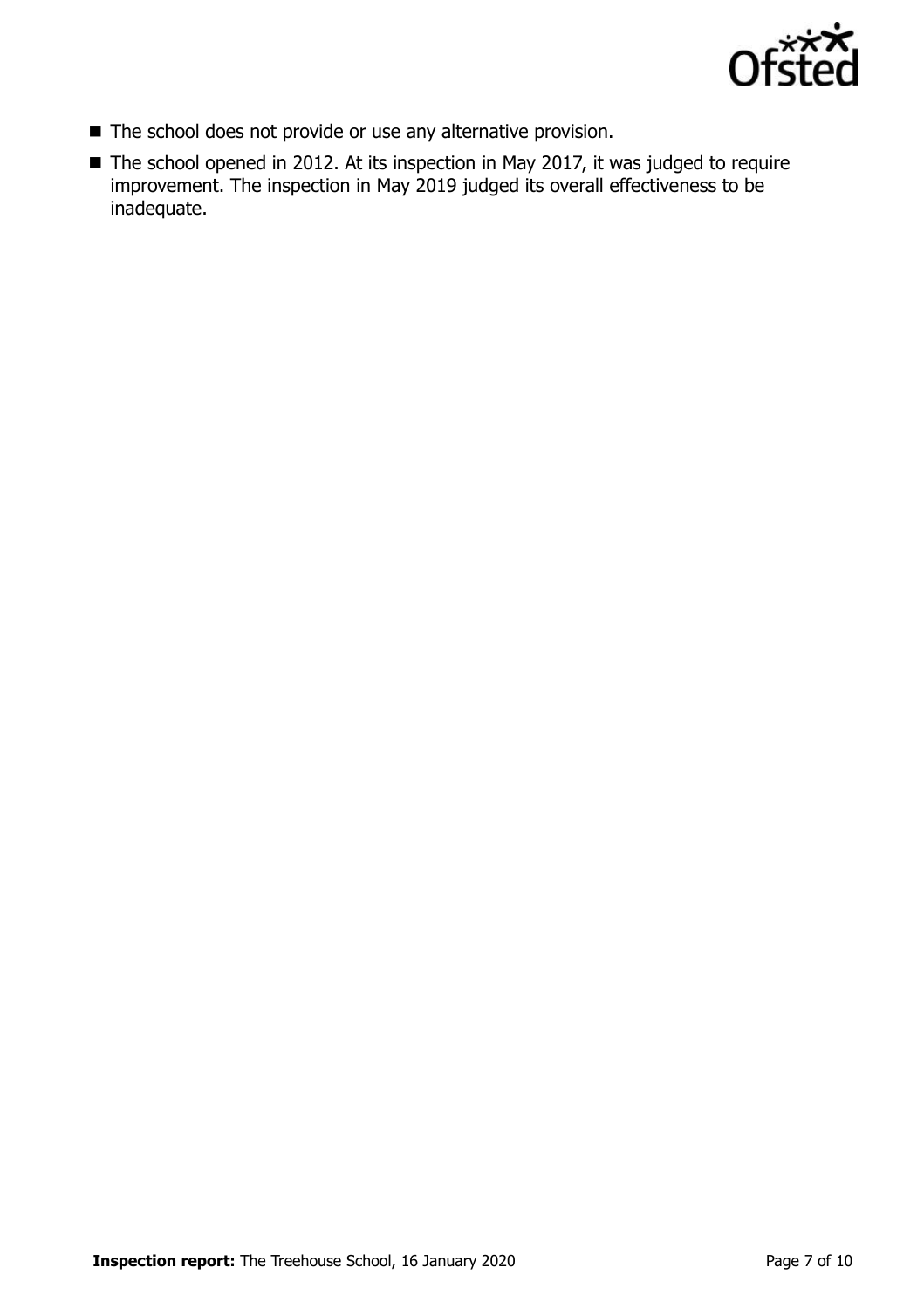

## **Information about this inspection**

- This inspection was carried out at the request of the registration authority for independent schools. The purpose of the inspection was to monitor the progress the school has made in meeting the independent school standards and other requirements that it was judged to not comply with at its previous inspection.
- This was the first progress monitoring inspection. It was carried out without notice.
- The DfE required the school to prepare a statutory action plan detailing the steps that would be taken to meet the unmet standards. On the DfE's behalf, Ofsted evaluated the action plan on 23 August 2019. Taking account of that assessment, the DfE took the decision on behalf of the Secretary of State to reject the action plan.
- The inspector held discussions with the headteacher, other staff, volunteers and two trustees. She spoke with pupils over lunch. The inspector examined the arrangements for safeguarding pupils and reviewed other documents and records relating to the independent school standards.

#### **Inspection team**

Catherine Old, lead inspector **Her Majesty's Inspector**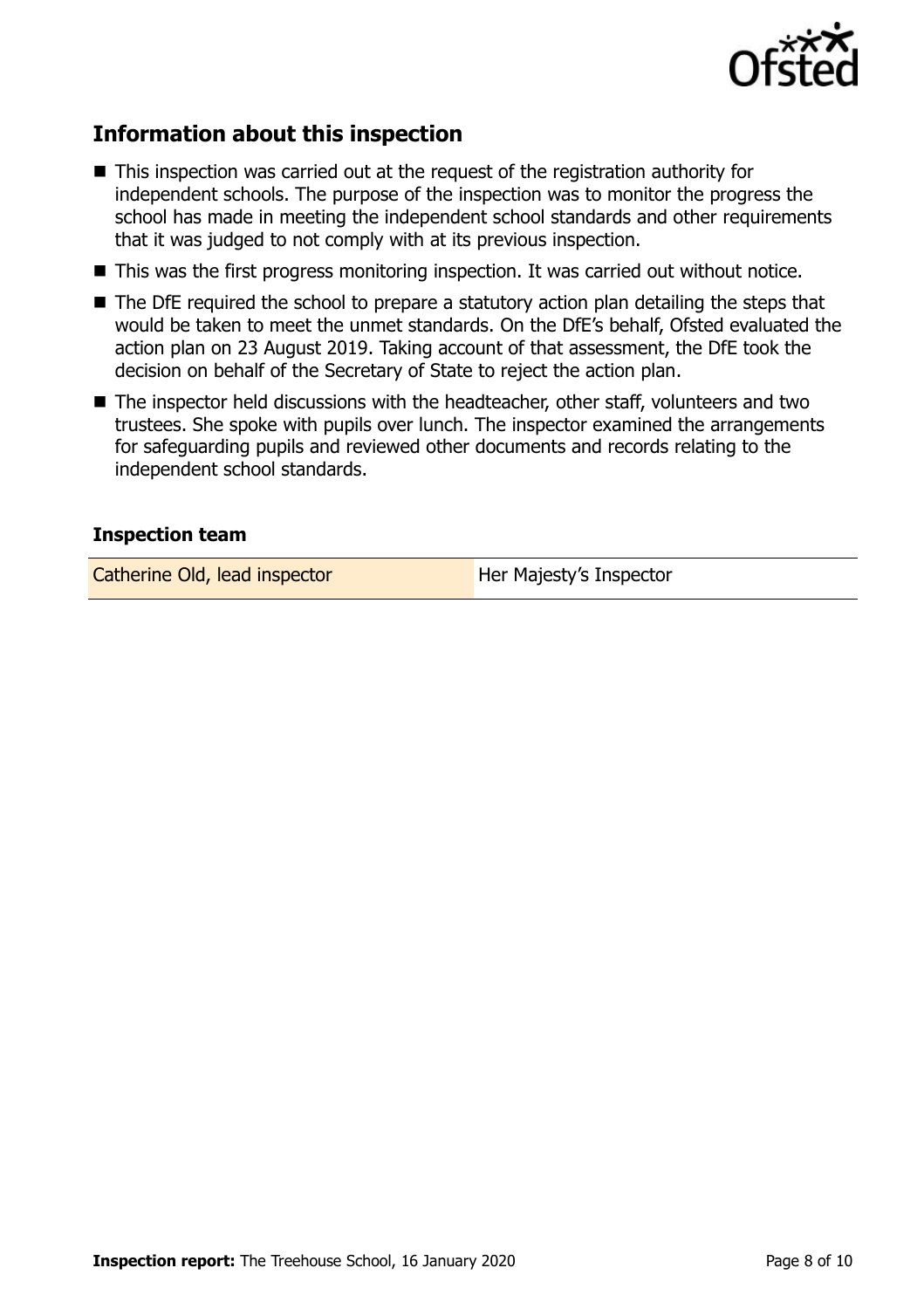

## **Annex. Compliance with regulatory requirements**

#### **The school does not meet the following independent school standards**

Standards that were not met at the previous inspection and remain un-met at this inspection

### **Part 3. Welfare, health and safety of pupils**

- 7 The standard in this paragraph is met if the proprietor ensures that–
	- 7(a) arrangements are made to safeguard and promote the welfare of pupils at the school; and
	- 7(b) such arrangements have regard to any guidance issued by the Secretary of State.
- 16 The standard in this paragraph is met if the proprietor ensures that–
	- 16(a) the welfare of pupils at the school is safeguarded and promoted by the drawing up and effective implementation of a written risk assessment policy; and
	- 16(b) appropriate action is taken to reduce risks that are identified.

#### **Part 8. Quality of leadership in and management of schools**

- $\blacksquare$  34(1) The standard about the quality of leadership and management is met if the proprietor ensures that persons with leadership and management responsibilities at the school–
	- 34(1)(a) demonstrate good skills and knowledge appropriate to their role so that the independent school standards are met consistently;
	- 34(1)(b) fulfil their responsibilities effectively so that the independent school standards are met consistently; and
	- $-$  34(1)(c) actively promote the well-being of pupils.

#### **The school now meets the following requirements of the independent school standards**

■ 15 The standard in this paragraph is met it the proprietor ensures that an admission and attendance register is maintained in accordance with the Education (Pupil Registration) (England) Regulations 2006.